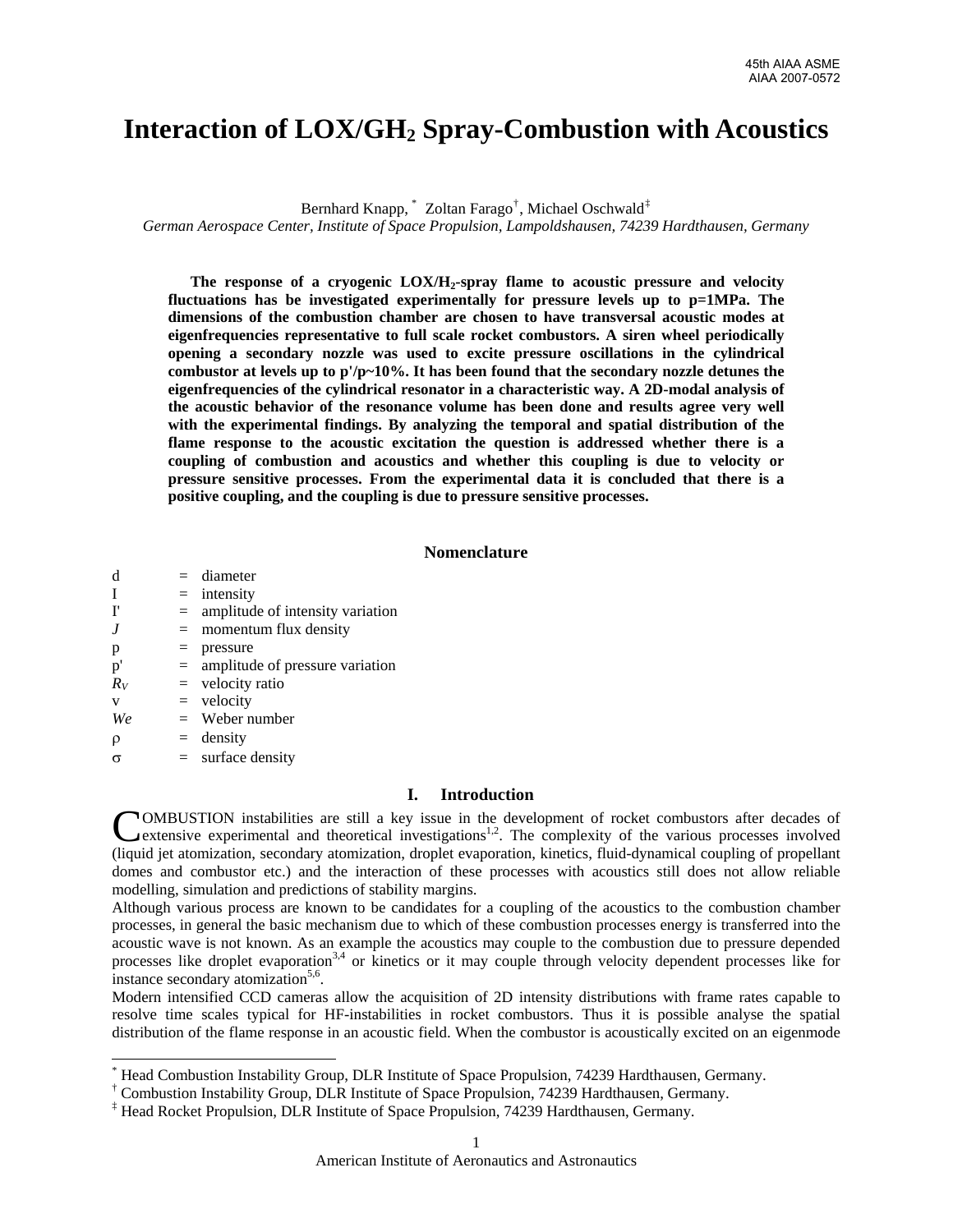the acoustic amplitudes are enhanced due to resonance and the acoustic field exhibits a well defined symmetry. Comparing the spatial symmetry of the flame response with the symmetry of the excited acoustic eigenmode allows relating the flame response with pressure or velocity nodes or anti-nodes. This approach gives access to the discussion whether acoustics and combustion are coupled due to a pressure sensitive or velocity sensitive process.

Results of a basic investigation of the response of a cryogenic LOX/H<sub>2</sub>-spray flame to an acoustic excitation are presented in this paper. A combustion chamber with a geometry representative to full scale engines with respect to the frequencies of tangential eigenmodes is operated with liquid oxygen and hydrogen. LOX and GH<sub>2</sub> are injected into the combustor by a coaxial shear injector. The response of the spray flame to an acoustic excitation is investigated for a variety of injection conditions. By using different injector exit geometries and mass flows nondimensional numbers like momentum flux ratios  $J=(\rho v^2)_{H2}/(\rho v^2)_{02}$ , We-numbers  $We=p_{H2}d_{O2}(v_{H2}-v_{O2})^2/\sigma$ , and velocity ratios  $R_V = v_{H2}/v_{O2}$  have been adjusted. The flame response is analyzed based on dynamic pressure recordings and high-speed visualization of the flame emission. The temporal resolved two-dimensional information on flame emission and the pressure field reconstructed from the dynamic pressure sensors are used to discuss the coupling of acoustics to combustion.

## **II. Experimental Set-up**

#### **A. Combustion Chamber**

The combustion chamber CRC has a cylindrical shape with a diameter of  $R_{CRC}$ =20cm, thus the frequencies of the tangential eigenmodes in hot fire tests are in a representative range  $(1T \sim 4kHz)$ . The length of the chamber is 4cm and as a consequence the longitudinal modes have eigenfrequencies far above the frequencies of the tangential modes of interest in this experiment. The chamber is shown in [Figure 1](#page-2-0).

16 ports in the cylindrical wall of the combustor can be equipped with various sensors or specific hardware. One port is equipped with a LN2-cooled injector head. LOX and GH2 are injected with a shear coaxial injection element in radial direction. In respect to the disk-like combustor volume and the radial injection of the propellants the concept of the set-up is similar to that used by Heidmann<sup>7</sup>.

The exhaust gases are released through a main nozzle in axial direction. Using nozzles with different throat diameter and adjusting the mass flows tests can be done at pressures between 1.5 and 10 bar.

In one of the ports a secondary nozzle is mounted with a throat of 2mm diameter. The throat area ratio of the main nozzle to the secondary nozzle varies between 6 and 25, depending on the main nozzle diameter.

In the standard configuration the flame can be visualized by two small windows with 6cm diameter (see [Figure 1](#page-2-0)). One is located at the location of injector exit and is used for high speed imaging of the spray flame. The other is used for optical access of a photomultiplier which has a higher dynamic range as compared to the CCD-camera. For specific measurements a huge window of 20cm diameter can be mounted giving optical access to the complete combustor volume.

## **B. Siren**

A siren is used for the excitation of an acoustic oscillation at a well defined frequency in the combustor. The siren modulates the mass flow through the secondary nozzle and its rotational speed controls the excitation frequency.

During a test the excitation frequency is scanned with a slope of 500 Hz/s over the frequency range of interest.

The sonic throat of the secondary nozzle is connected to the combustor volume by a tube of about a quarter wave length of the 1T mode.

For a given position of the secondary wheel, an excited 1T-mode shows a fixed orientation of its pressure nodal line, which is oriented perpendicular to the axis defined by the orientation of the secondary wheel. By changing the port at which the secondary nozzle is mounted the orientation of the excited mode can be varied. Thus it is under control whether for example the pressure nodal line is near the axis of  $LOX/H<sub>2</sub>$  spray flame [\(Figure 2](#page-2-1), right) or whether it is perpendicular to it [\(Figure 2,](#page-2-1) left).

In the right case of [Figure 2](#page-2-1) the spray is exposed only to a weak acoustic pressure oscillation and predominantly exposed to the influence of the transversal acoustic velocity field. The velocity vector is perpendicular to the spray axis and changes its sign twice a period. In the left case of [Figure 2](#page-2-1) the spray is exposed in the near injector exit region to maximum acoustic pressure oscillation and the acoustic velocity is zero at the injector exit. Downstream the spray axis the acoustic velocity is increasing and is directed parallel to the spray axis.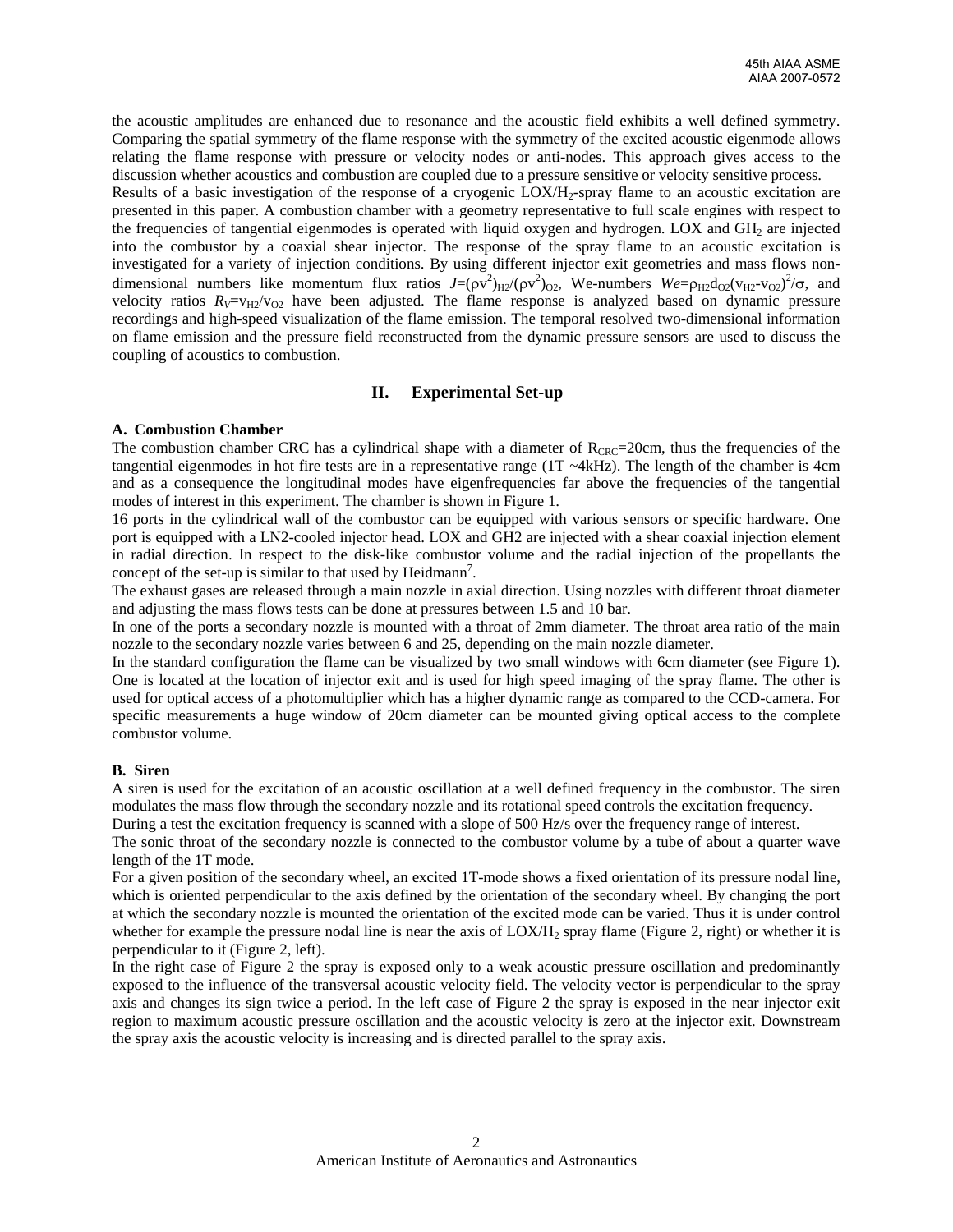

<span id="page-2-0"></span>

<span id="page-2-1"></span>**Figure 2: Pressure fields in the combustor. Left: secondary nozzle at the 90° port (pressure nodal line near to and parallel to LOX-spray), right: secondary nozzle at the 180° port (pressure nodal line perpendicular to the spray axis).** 

## **C. Sensors and Diagnostics**

Static and dynamic pressure sensors are mounted in several ports to determine the level of acoustic excitation and to resolve the mode symmetry. The acquisition rate of the dynamic sensors was 27 KHz to meet the requirements of the Nyquist theorem for the modes of interest which have eigenfrequencies between about 4 KHz (1T) and 10 KHz (3T). Thermocouples flush mounted to the surface of the chamber wall are used to measure the surface temperature of the capacitively cooled combustion chamber.

The flame is visualized with intensified high speed CCD camera. With a Photron Ultima I2 (27000 frames/s, resolution 128x64 pixel) the flame emission was detected. Additionally a photomultiplier was used to measure locally the intensity of the flame emission. Both photomultiplier and high speed camera were equipped with an interference filter with a transmission at the wavelength of the OH-chemiluminescence near 307nm.

## **III. Experimental Results**

## **A. Resonance Frequencies**

The spectrum of eigenfrequencies of the cylindrical combustor equipped with the secondary nozzle shows significant differences as compared to that of a cylindrical resonator. Fourier transforms of the dynamic combustion chamber pressure without external excitation are shown in the left of [Figure 3](#page-3-0). The dynamic pressure exhibits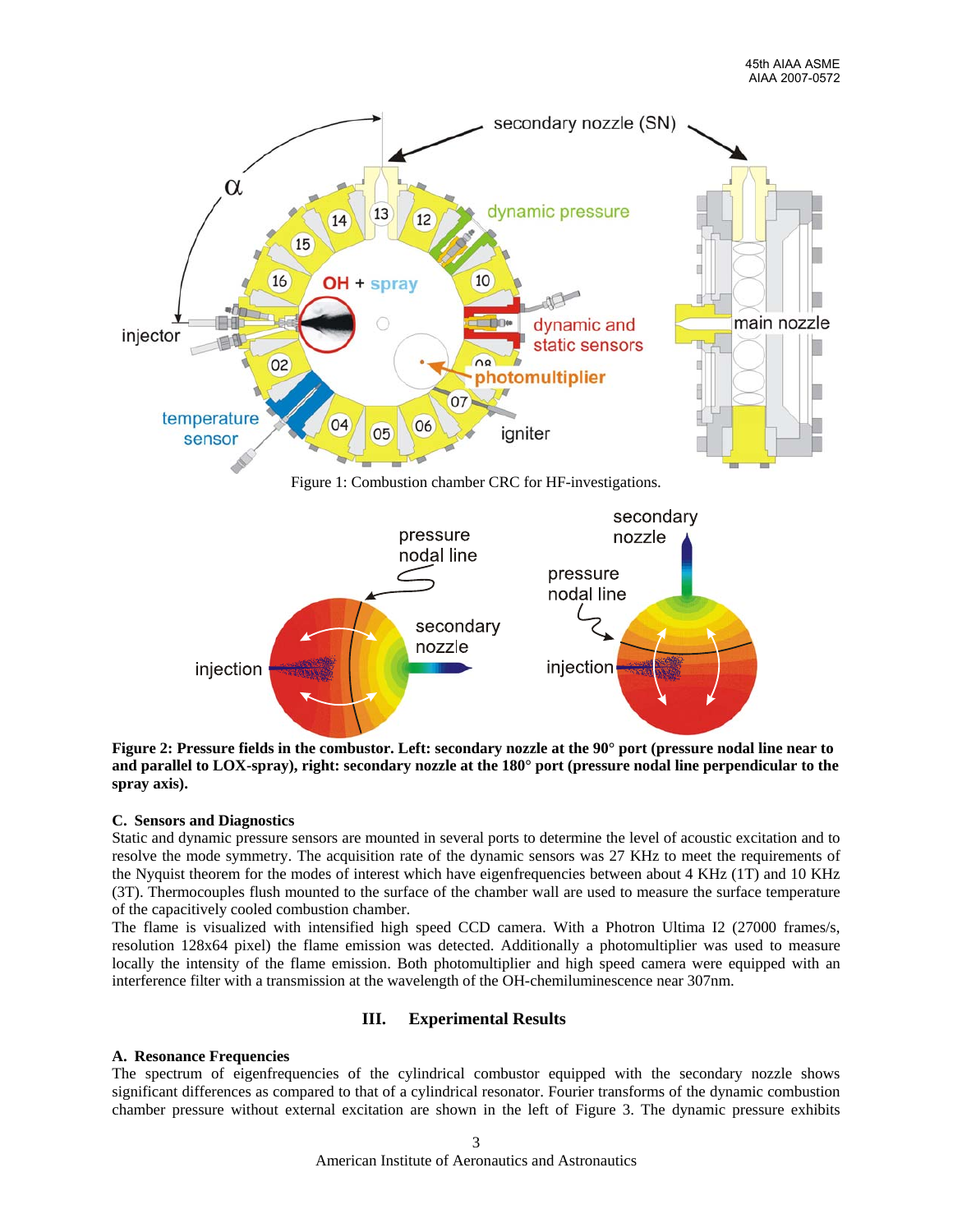increased amplitudes on the eigenfrequencies of the acoustic system. The tangential modes 1T, 2T, the first radial mode 1R and higher modes can be clearly identified in the test without secondary nozzle. In the tests with secondary nozzle resonances near the frequencies of the cylinder modes are seen, however two resonances are observed near to the 1T-frquency. The other modes seems to be unaffected by the secondary nozzle.

The eigenfrequencies have been determined numerically for the acoustically coupled resonance volumes of the secondary nozzle's inlet tube and the cylindrical combustor. The eigenfrequencies as a function of the inlet tube length are shown in [Figure 4.](#page-3-0) For an inlet tube with length  $L/R_{CRC}=0$  the eigenfrequencies correspond to that of a cylindrical resonator. Due to the rotational symmetry of the cylindrical resonator the tangential modes are twofold degenerate, e.g. two independent eigenmodes exist with 1T symmetry with their pressure nodal lines perpendicular on each other. The secondary nozzle breaks the cylindrical symmetry and the tangential modes are no more degenerate. The 1T-modes split into two modes, one component has a pressure nodal line perpendicular to the axis of the secondary nozzle, the other mode has its modal line on this axis. The two components are labelled  $\sigma$  and  $\pi$  in [Figure 4](#page-3-0) respectively. With increasing L the frequency of the  $\sigma$ -component is decreasing whereas the frequency of the π-component is rather independent of the cavity length. For the π-component with its nodal line on the axis of the secondary nozzle, the additional volume of the nozzle's inlet tube is not participating in the acoustics and thus its eigenfrequency is not affected by the nozzle.

The length corresponding to the length of the cavity formed by the inlet tube of the secondary nozzle is plotted as a dashed line. As can be seen for this length 3 resonance frequencies are predicted with eigenfrequencies near to the 1T-frequency of the cylindrical resonator. The two resonances near the 1T-frequency seen in the spectrum of the combustor with secondary nozzle correspond to the  $1T\sigma$  and  $2T\sigma$  modes. A detailed analysis showed that the pressure sensor was located on a pressure nodal line of the  $1T\pi$ -mode and the  $1T\pi$ -resonance therefore could not be detected in this test. Furthermore from this analysis it became also clear why the resonance frequencies near the 2Tand 1R frequency were not affected.

The virtual splitting of the 1T-resonance when coupling an additional volume to the cylindrical combustion chamber volume has been observed first by G. Searby<sup>9</sup> in a similar set-up. Based on a 1D-modell he also was able to provide the basic understanding of the mechanism resulting in this splitting.



<span id="page-3-0"></span>**Figure 3: : Eigenfrequency of CRC with and without secondary nozzle (SN)** 



**Figure 4: : Eigenfrequency of CRC with cavity as function of cavity length** 

### **B. Combustion Response to Acoustics**

*1. Coupling of heat release to acoustics* 

From the amplitudes and phases of the dynamic pressure signals the mode symmetry predicted by the numerical modal analysis (see [Figure 7](#page-6-0)) could be confirmed. The pressure nodal line is nearly perpendicular to the axis of the exhaust tube of the secondary nozzle and the symmetry in the combustor reflects nearly 1T-symmetry.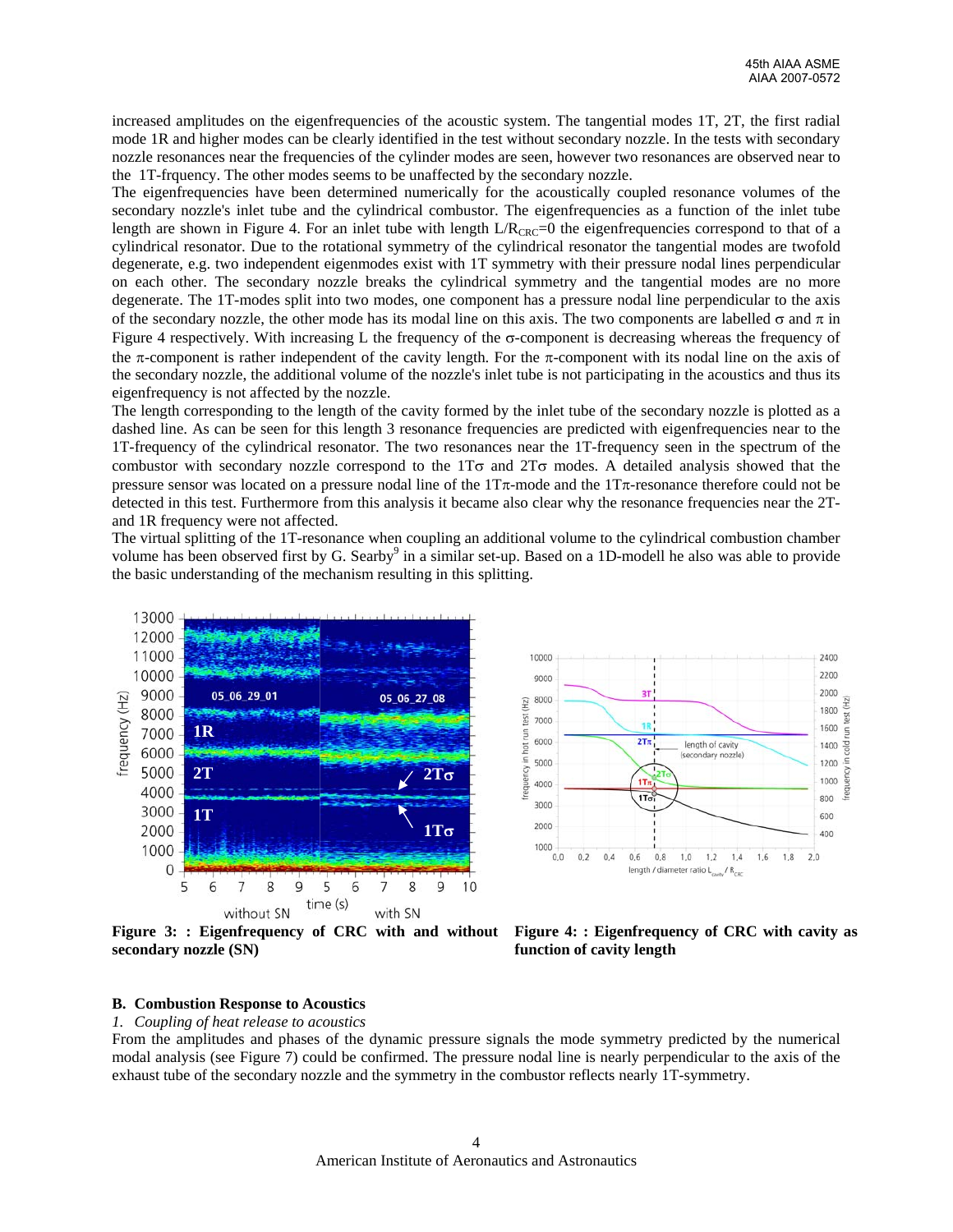The injection conditions of the liquid oxygen and gaseous hydrogen (mass flows, exit velocities) have been varied in a wide range. Momentum flux ratio *J* for instance was varied between 2 and 100. For a specific injection condition at the resonance frequency the amplitude of the dynamic pressure p' has been determined.

The response of the spray and the flame to the acoustic excitation is clearly seen in the high-speed visualizations. The periodic bending of the spray flame in the transverse acoustic field and the periodic modulation of the flame's OH-chemiluminescence I(t) at the resonance frequency demonstrate the interaction of the combustion process with the acoustic excitation. In [Figure 5](#page-4-0) a local measurement of the temporal evolution of the flame intensity is shown. It can be seen that the signal varies at low frequencies due to convective motion of flow volumes with high flame emissivity. A small HF-signal of amplitude I' at the frequency of the acoustic wave is superimposed. It has been proven, that the dynamic part of the flame emission I' oscillates in the limits of the measurement accuracy in phase with the acoustic pressure field p' (see [Figure 6](#page-4-0)).



<span id="page-4-0"></span>Figure 5: Temporal evolution of the flame intensity during external excitaion



Figure 6: Phase relation between pressure and flame emission itensity

The chemiluminescence of the OH-radical I' is regarded as an indicator for heat release q'. The Rayleigh criterion requires that for a positive coupling of combustion and acoustics

$$
\int\limits_{0}^{T} p'q'dt > 0
$$

.

If the periodic variation of the heat release is identified with the flame emission I' and assuming harmonic time dependencies the criterion reduces to

$$
p_0 \cdot I_0 \cdot \cos(\varphi) > 0
$$

where  $\varphi$  is the phase shift between pressure and heat release. A phase shift  $\varphi=0$  is therefore a proof for a positive coupling of the acoustics to combustion and energy of the combustion process should be transferred into the acoustic wave.

The sensitivity of rocket engines with respect to the appearance of HF-instabilities is known to be sensitive to the injection conditions of the propellants<sup>8</sup>. The injection conditions control for example the intact core length of the spray and the droplet size distribution. Thus it was expected for our experiment that the response of the heat release of the reactive spray on the acoustic excitation should be different for different injection conditions. With external excitation pressure levels p'/p of typically 10% have been obtained. However, no significant increase of the level of acoustic excitation p'/p has been observed in hot fire tests as compared to cold flow tests. and no correlation of the excitation level with one of the non-dimensional numbers *We, J, R<sub>V</sub>* has been observed. Thus it has to be concluded, that any positive coupling of the spray flame to the chamber acoustics does not result in a gain. Energy transfer to the acoustic field due to the positive Rayleigh factor is balanced by damping effects of the set-up.

*2. Pressure versus velocity coupling* 

The acoustic pressure and velocity fields have characteristic spatial distributions (see [Figure 7\)](#page-6-0) and the analysis of the flame emission response as a function of the orientation of the pressure nodal line is used to address the question whether the flame is coupled to the acoustic velocity or to the acoustic pressure.

Without secondary nozzle (and thus no external excitation) a low-level acoustic field is observed with 1T-symmetry and a pressure nodal line perpendicular to the injection axis (similar to the left sketch in [Figure 2](#page-2-1)). Thus the mode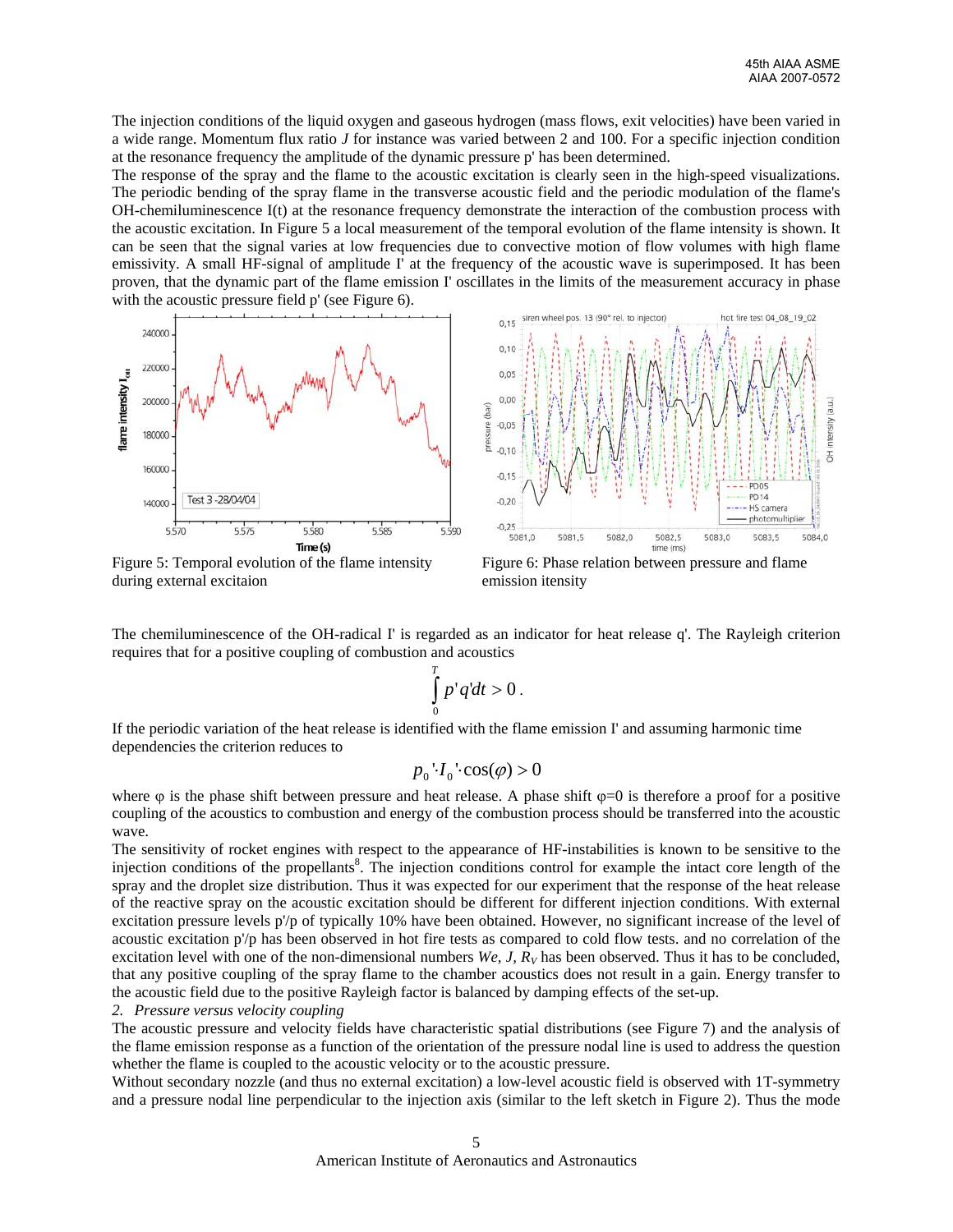with maximum pressure oscillation in the injector near spray region is preferred. This is a first indication that energy from combustion is transferred into the acoustic 1T-mode by pressure coupling.

The relative oscillation of the chemiluminescence response I'/I with external excitation has been compared for the siren mounted at the 180°-position (left part of [Figure 2\)](#page-2-1) and the 90°-position (right part of [Figure 2\)](#page-2-1). The determination of I'/I showed some scatter from test to test for reasons not resolved today. Based on mean values from several tests it is concluded, that with external excitation a higher relative oscillation of the chemiluminescence response I'/I is observed in the spray with the siren at the 180°-port as compared to the 90°-excitation. Thus a higher dynamic response of the flame emission is induced when the pressure anti-node is in the spray region (as sketched in the left part of [Figure 2](#page-2-1)). This is another indication for a pressure coupling of combustion and acoustics.

When the exciter wheel is mounted at the  $90^\circ$ -position the burning LOX/H<sub>2</sub>-spray is very near to the pressure nodal line and exposed to transversal velocity fluctuations due to the acoustic excitation (see [Figure 7\)](#page-6-0). Thus in this configuration the coupling of the acoustic field to the spray region is due to velocity sensitive processes. In this case the direction of the velocity field is perpendicular to the spray axis and the velocity changes its sign twice per period. Because the velocity is perpendicular to the spray axis, an interaction of the velocity field with the spray should be independent of the sign of the velocity field and any velocity induced response should appear at twice the acoustic frequency. In all tests the Fourier component at 2ω is either not visible or smaller by at least an order of magnitude as compared to the ω-component. Therefore it is concluded that an eventual velocity coupling is small as compared to a pressure coupling.

The temporal evolution of the flame emission has been recorded by the intensified CCD-camera. The mean distribution for a test with the exciter wheel at the 90°-position is shown in [Figure 9](#page-6-1). Due to the limitation of the spatial resolution of the CCD-camera only the flame in the lower part of the combustor is visualized. The observed area is analyzed in sub areas as sketched in [Figure 9](#page-6-1). For each image the mean of the flame intensity in a sub area and from the image series its temporal evolution is determined. Thus the local mean  $I_{mean}(x,y)$  and its amplitude fluctuation I'(x,y) at the excitation frequency could be evaluated. Correspondingly from the dynamic pressure recordings the amplitude distribution of the excited eigenmode is reconstructed.

In analogy to the response factor used by Heidmann and Weber<sup>4</sup>

$$
N = \frac{\int_{V}^{t+T} \int_{V} p' q' dt dV}{\int_{V}^{t+T} \int_{V} p'^2 dt dV}
$$

a local response factor  $N(x,y)$  is derived from the measured values  $\Gamma(x,y)$  and  $p'(x,y)$ :

$$
N(x, y) = \frac{I_{\max} / I_{\text{mean}}}{p_{\max} / p_{\text{mean}}}.
$$

In [Figure 10a](#page-7-0) the mean value  $I_{\text{mean}}$  and in [Figure 10](#page-7-0)b the amplitude I' of the flame emission is shown. Both distributions shown high values on the spray axis. Maximum variation of the flame emission I' is seen where the flame has maximum intensity. The relative flame response  $I'/I_{mean}$  exhibits no maximum on the spray axis: near the pressure nodal line the relative I-variation is small and the maximum is observed where there is the pressure anti-node (see [Figure 10\)](#page-7-0). Thus the spatial distribution of I'/ I<sub>mean</sub> reflects the pressure distribution of the excited 1Tmode.

From these observations it is concluded that for the conditions of the experiment there is coupling of the LOX/GH<sub>2</sub>spray flame to an acoustic wave and the coupling process is pressure sensitive.

The local response factor  $N(x,y)$  is shown in [Figure 10](#page-7-0)d. Here a maximum is found on the spray axis, which is a very reasonable result, because sensitive processes (droplet vaporization, chemical reaction) are located in that region. However, whereas the results shown in [Figure 10](#page-7-0)a-c are reproducible, the response factor derived from the data and shown in [Figure 10d](#page-7-0) exhibits significant statistical error. The accuracy of the measurements has do be improved for a quantitative evaluation of N.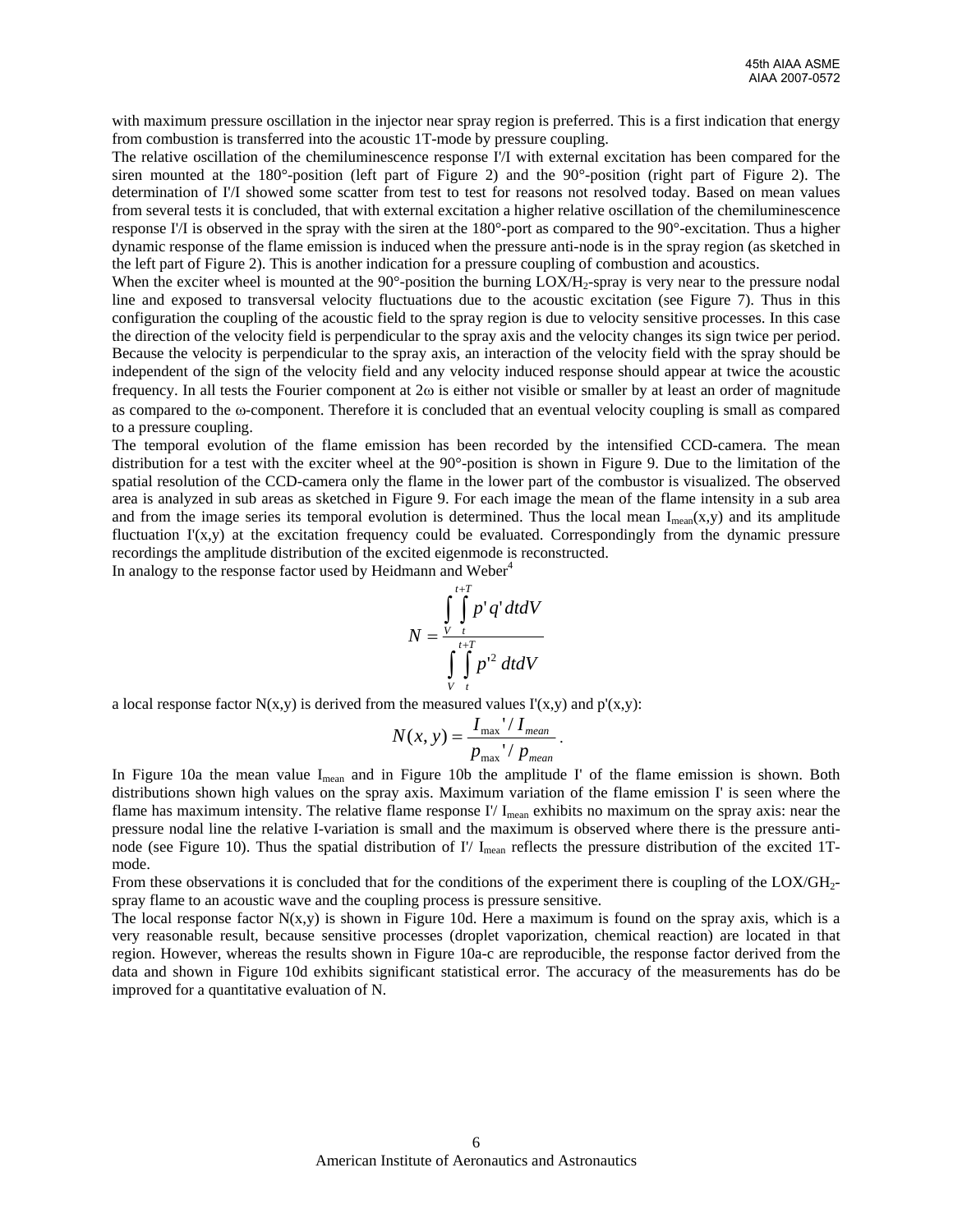

<span id="page-6-0"></span>Figure 7: Acoustic pressure field (left) and magnitude of velocity (right) of the eigenmode of the combustor excited with the siren wheel a the 90° position.

<span id="page-6-1"></span>

Figure 8: False colour representation of the OH-emission of the LOX/H2.spray flame observed through the small window (∅6cm) near the injector (see [Figure 1](#page-2-0)).



Figure 9: Mean flame intensity in the lower half of the combustion chamber with the exciter wheel mounted at the 90° position. The flame intensity is analyzed in sub areas of 10 pixel x 10 pixel size. The huge window (∅20cm) is used for optical access.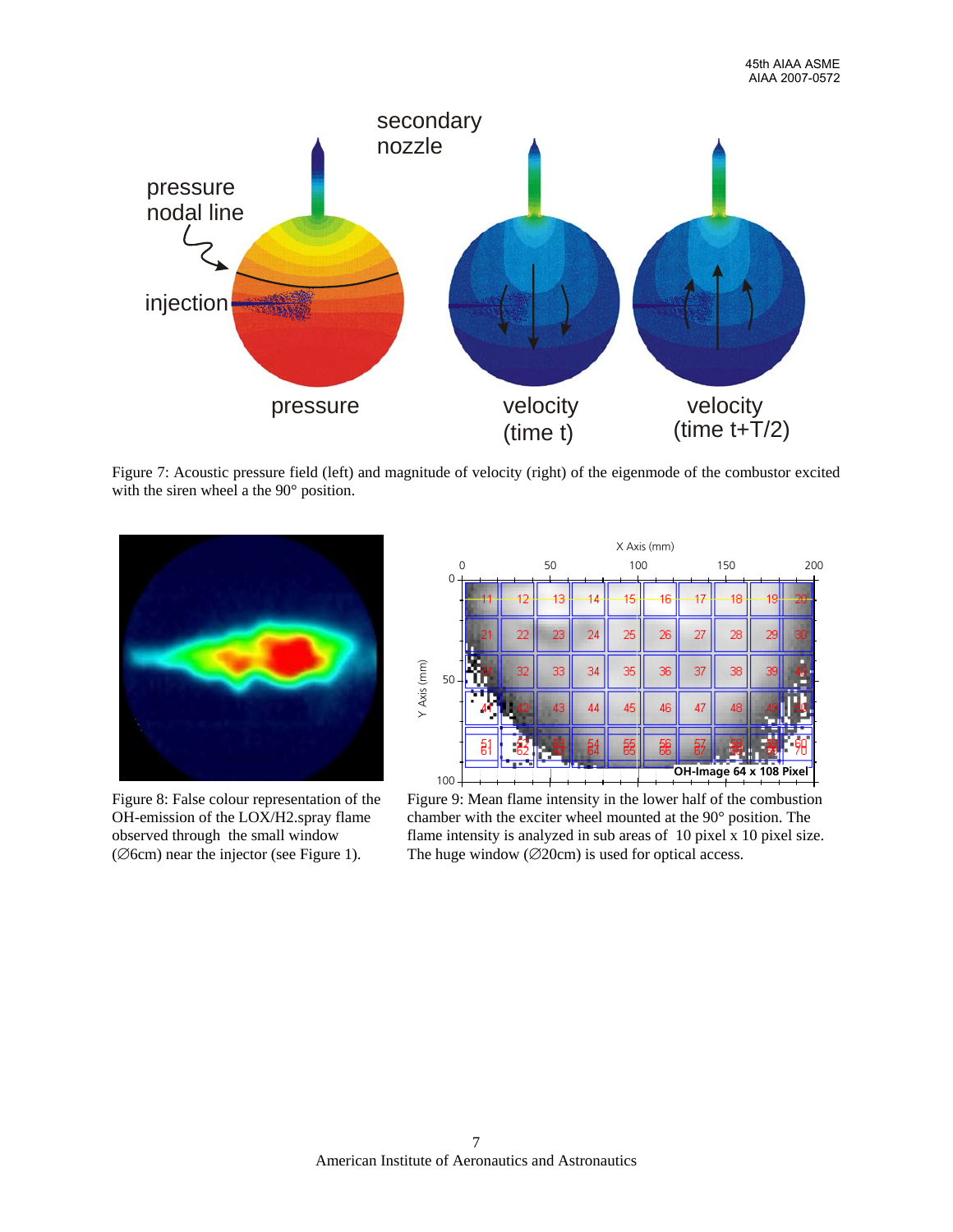

Fig. 1

**Figure 10: : Flame response during external excitation 90° relative to injector axis** 

### **IV. Summary**

<span id="page-7-0"></span>Based on the dynamic response of the flame emission to the acoustic excitation it can be concluded that a coupling of the acoustics to the spray combustion has been observed. According to the Rayleigh criterion the zero phase shift between dynamic part of the flame emission and the acoustic pressure indicates a positive coupling. However the experimental set-up did not allow realizing a coupling of heat release to the combustion process resulting in an increase of the acoustic amplitude.

From the behaviour of the local flame response for various orientations of the pressure nodal line for the excited mode it is concluded, that the acoustic field and the combustion process are coupled by a pressure sensitive process and not by a velocity sensitive process.

#### **Acknowledgements**

The authors are grateful to G. Searby from CNRS, Marseille, for his essential contributions to the understanding of the eigenfrequencies of the coupled acoustic system consisting of a resonance tube mounted to a cylindrical resonator.

### **References**

<sup>1</sup>Harrje, D.T., Reardon, F.H. (Eds.), "Liquid Propellant Rocket Combustion Instability", *NASA, SP-194*, 1972

2 Yang, V., Anderson, W. (Eds.), "Liquid Rocket Engine Combustion Instability", *AIAA Progress in Astronautics and Aeronautics*, Vol 169